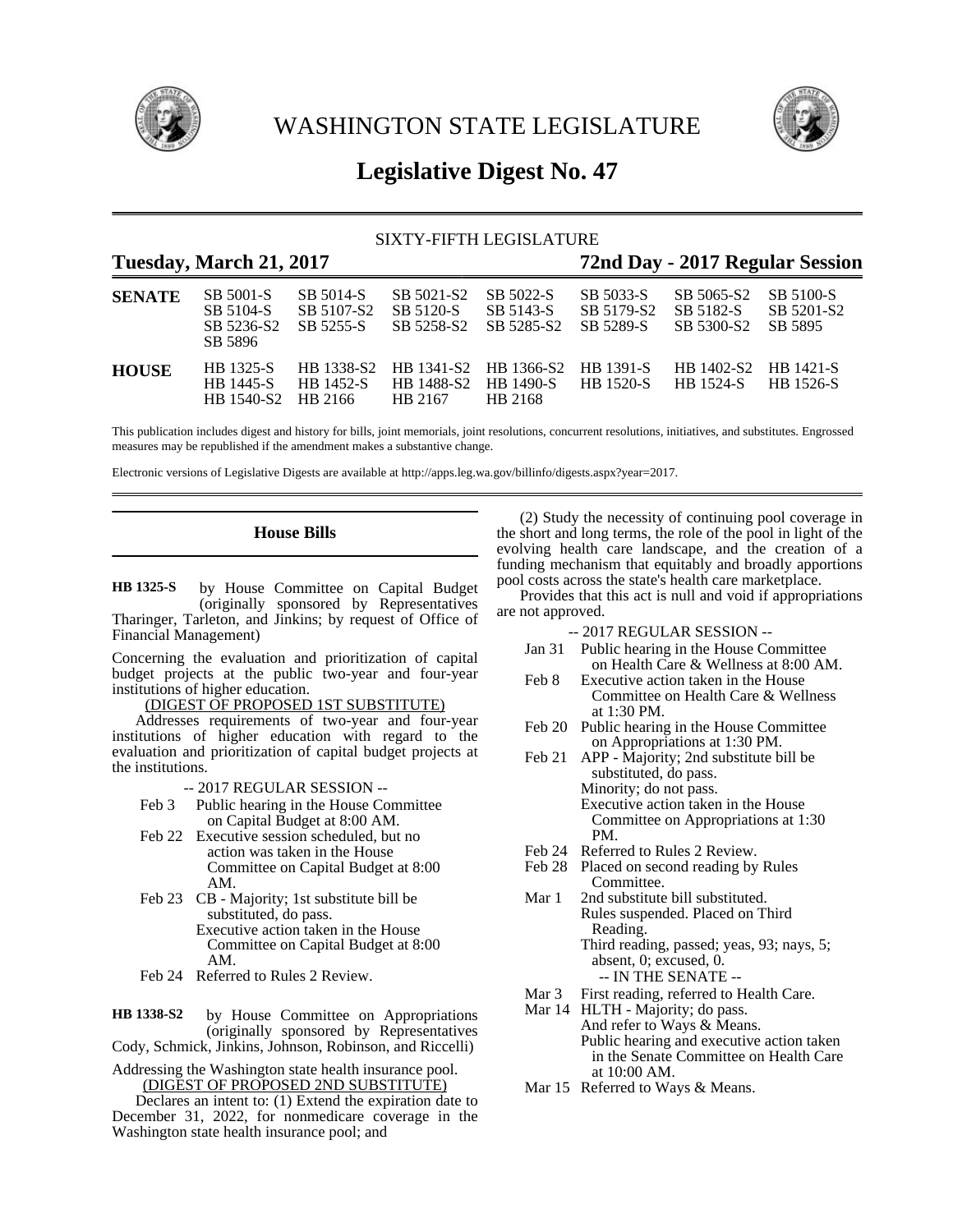by House Committee on Appropriations (originally sponsored by Representatives Bergquist, McCaslin, Stonier, Muri, and Pollet) **HB 1341-S2**

Concerning professional certification for teachers and school administrators.

(DIGEST OF PROPOSED 2ND SUBSTITUTE)

Requires the professional educator standards board to adopt rules: (1) For professional administrator certification that are substantially similar to the professional development credit option for professional teacher certification; and

(2) That provide three options for professional certification for teachers that meet certain requirements.

Creates the professional educator collaborative to: (1) Review the integration of, and smooth the transitions between, educator certificates; and

(2) Make recommendations on how to improve and strengthen the pathways that lead to highly effective educators at each level of the public school system.

Provides that section 7 of this act is null and void if appropriations are not approved.

-- 2017 REGULAR SESSION --

- Feb 7 Public hearing in the House Committee on Education at 1:30 PM.
- Feb 14 Executive session scheduled, but no action was taken in the House Committee on Education at 1:30 PM.
- Feb 16 Executive action taken in the House Committee on Education at 8:00 AM.
- Feb 23 Public hearing in the House Committee on Appropriations at 1:30 PM.
- Feb 24 APP Majority; 2nd substitute bill be substituted, do pass.

Referred to Rules 2 Review. Executive action taken in the House Committee on Appropriations at 10:00 AM.

- Feb 27 Rules Committee relieved of further consideration. Placed on second reading.
- Feb 28 2nd substitute bill substituted. Rules suspended. Placed on Third Reading. Third reading, passed; yeas, 98; nays, 0; absent, 0; excused, 0.

-- IN THE SENATE --

- Mar 2 First reading, referred to Early Learning & K-12 Education.
- Mar 14 Public hearing in the Senate Committee on Early Learning & K-12 Education at 1:30 PM.

by House Committee on Appropriations (originally sponsored by Representatives Ortiz-Self, Hargrove, Caldier, Tarleton, Pettigrew, Gregerson, Kilduff, Senn, Ryu, Appleton, Goodman, Lovick, Ormsby, and Frame) **HB 1366-S2**

Concerning family reunification in the child welfare process.

(DIGEST OF PROPOSED 2ND SUBSTITUTE)

Requires the department of social and health services to convene a parent-child visitation work group to: (1) Engage relevant stakeholders to include biological parents involved in or with experience in the child welfare process; and

(2) Develop and implement changes in policy or practice to increase the amount and quality of parent-child visitation.

Includes in the definition of "remedial services," for purposes of the juvenile court act, services and activities designed to facilitate access to and visitation of children by parents and siblings except in cases where that visitation is not in the best interest of the child or a court limits visitation.

Provides that this act is null and void if appropriations are not approved.

-- 2017 REGULAR SESSION --

- Jan 31 Public hearing in the House Committee on Early Learning & Human Services at 8:00 AM.
- Feb 7 Executive action taken in the House Committee on Early Learning & Human Services at 8:00 AM.
- Feb 21 APP Majority; 2nd substitute bill be substituted, do pass. Minority; do not pass. Minority; without recommendation. Public hearing and executive action taken in the House Committee on Appropriations at 1:30 PM.
- Feb 24 Referred to Rules 2 Review.
- by House Committee on Finance (originally sponsored by Representatives DeBolt and Orcutt) **HB 1391-S**

Concerning a property tax exemption for land owned by a nonprofit organization and designated as a master planned location for major industrial activity.

(DIGEST OF PROPOSED 1ST SUBSTITUTE)

Exempts the following from property taxation: Real property owned by a nonprofit organization and within an area designated as a master planned location for major industrial activity outside urban growth areas on lands formerly used or designated for surface coal mining and supporting uses.

#### -- 2017 REGULAR SESSION --

- Jan 24 Public hearing in the House Committee on Finance at 3:30 PM.
- Feb 21 FIN Majority; 1st substitute bill be substituted, do pass.

Executive action taken in the House Committee on Finance at 8:00 AM.

Feb 24 Referred to Rules 2 Review.

by House Committee on Appropriations (originally sponsored by Representatives Jinkins, Griffey, Rodne, Goodman, Muri, Kilduff, Orwall, Haler, Kirby, Hansen, Frame, Johnson, Appleton, Ortiz-Self, and Cody) **HB 1402-S2**

Concerning the rights and obligations associated with incapacitated persons and other vulnerable adults.

### (DIGEST OF PROPOSED 2ND SUBSTITUTE)

Prohibits a guardian or limited guardian from restricting an incapacitated person's or other vulnerable adult's right to communicate, visit, interact, or otherwise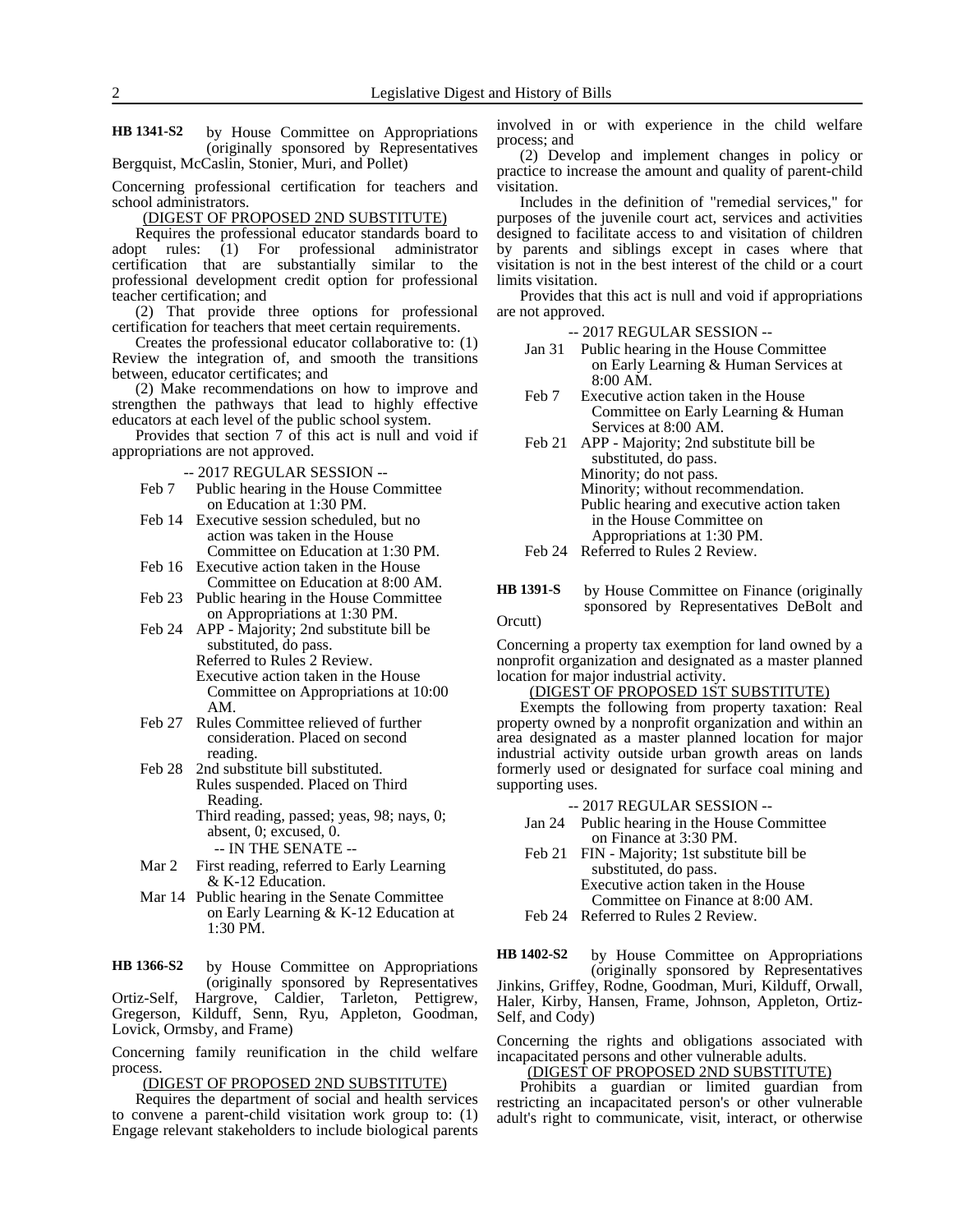associate with persons of the incapacitated person's or vulnerable adult's choosing.

Requires a guardian or limited guardian of an incapacitated person to inform certain persons, within five days, after the incapacitated person: (1) Makes a change in residence;

(2) Has been admitted to a medical facility for acute care;

(3) Has been treated in an emergency room setting or kept for hospital observation; or

(4) Dies.

Requires the office of public guardianship, in partnership with the office of the state long-term care ombuds, to develop and offer training targeted to the legal community and persons working in long-term care facilities.

Provides that this act is null and void if appropriations are not approved.

-- 2017 REGULAR SESSION --

- Jan 26 Public hearing in the House Committee on Judiciary at 1:30 PM.
- Feb 2 Executive action taken in the House Committee on Judiciary at 1:30 PM.
- Feb 21 APP Majority; 2nd substitute bill be substituted, do pass. Public hearing and executive action taken
	- in the House Committee on Appropriations at 1:30 PM.
- Feb 24 Referred to Rules 2 Review.
- Mar 2 Rules Committee relieved of further consideration. Placed on second reading.
- Mar 3 2nd substitute bill substituted. Rules suspended. Placed on Third Reading.
	- Third reading, passed; yeas, 97; nays, 0; absent, 0; excused, 1.
		- -- IN THE SENATE --
- Mar 7 First reading, referred to Human Services, Mental Health & Housing.
- Mar 21 Scheduled for public hearing in the Senate Committee on Human Services and Mental Health & Housing at 1:30 PM. (Subject to change)

by House Committee on Appropriations (originally sponsored by Representatives Smith, Hudgins, and Stanford) **HB 1421-S**

Concerning the removal of payment credentials and other sensitive data from state data networks.

(DIGEST OF PROPOSED 1ST SUBSTITUTE)

Prohibits state agencies from storing payment credentials on state data systems.

Requires payment credentials, collected on behalf of a state agency to process payments for the agency, to be accepted and stored by a third-party institution.

Requires state agencies that currently store payment credentials to work with the office of the state chief information officer to eliminate that data from state data systems by July 1, 2020.

Provides that this act is null and void if appropriations are not approved.

-- 2017 REGULAR SESSION --

- Feb 1 Public hearing in the House Committee on State Government and Elections & Information Technology at 1:30 PM.
- Feb 3 Executive action taken in the House Committee on State Government and Elections & Information Technology at 10:00 AM.
- Feb 16 Public hearing in the House Committee on Appropriations at 3:30 PM.
- Feb 22 APP Majority; 1st substitute bill be substituted, do pass. Executive action taken in the House Committee on Appropriations at 1:30 PM.
- Feb 24 Referred to Rules 2 Review.
- Feb 28 Placed on second reading by Rules Committee.
- Mar 6 1st substitute bill substituted. Rules suspended. Placed on Third Reading. Third reading, passed; yeas, 98; nays, 0; absent, 0; excused, 0. -- IN THE SENATE --
- Mar 8 First reading, referred to State Government.
- Mar 15 Public hearing in the Senate Committee on State Government at 8:00 AM.

by House Committee on Appropriations (originally sponsored by Representatives Ortiz-Self, Stambaugh, Santos, Orwall, Harris, Caldier, Springer, Appleton, Lytton, Condotta, Fey, Pollet, Goodman, Slatter, Bergquist, Macri, Doglio, and Kagi) **HB 1445-S**

Concerning dual language in early learning and K-12 education.

#### (DIGEST OF PROPOSED 1ST SUBSTITUTE)

Creates the K-12 dual language grant program to grow capacity for high quality dual language learning in the common schools and in state-tribal compact schools.

Requires the office of the superintendent of public instruction to develop and administer the grant program.

Creates the grow your own bilingual educator grant program to support and recruit talented teachers who are invested in their communities, can diversify the educator workforce, and fill the bilingual teacher shortage.

Requires the professional educator standards board to develop and administer the grant program.

Creates the early learning dual language grant program to grow capacity for high quality dual language learning in the early childhood education and assistance program in order to better meet the needs of English language learner students.

Requires the department of early learning to develop and administer the grant program.

Provides that this act is null and void if appropriations are not approved.

- Jan 31 Public hearing in the House Committee on Education at 1:30 PM.
- Feb 9 Executive action taken in the House Committee on Education at 8:00 AM.
- Feb 24 APP Majority; 1st substitute bill be substituted, do pass.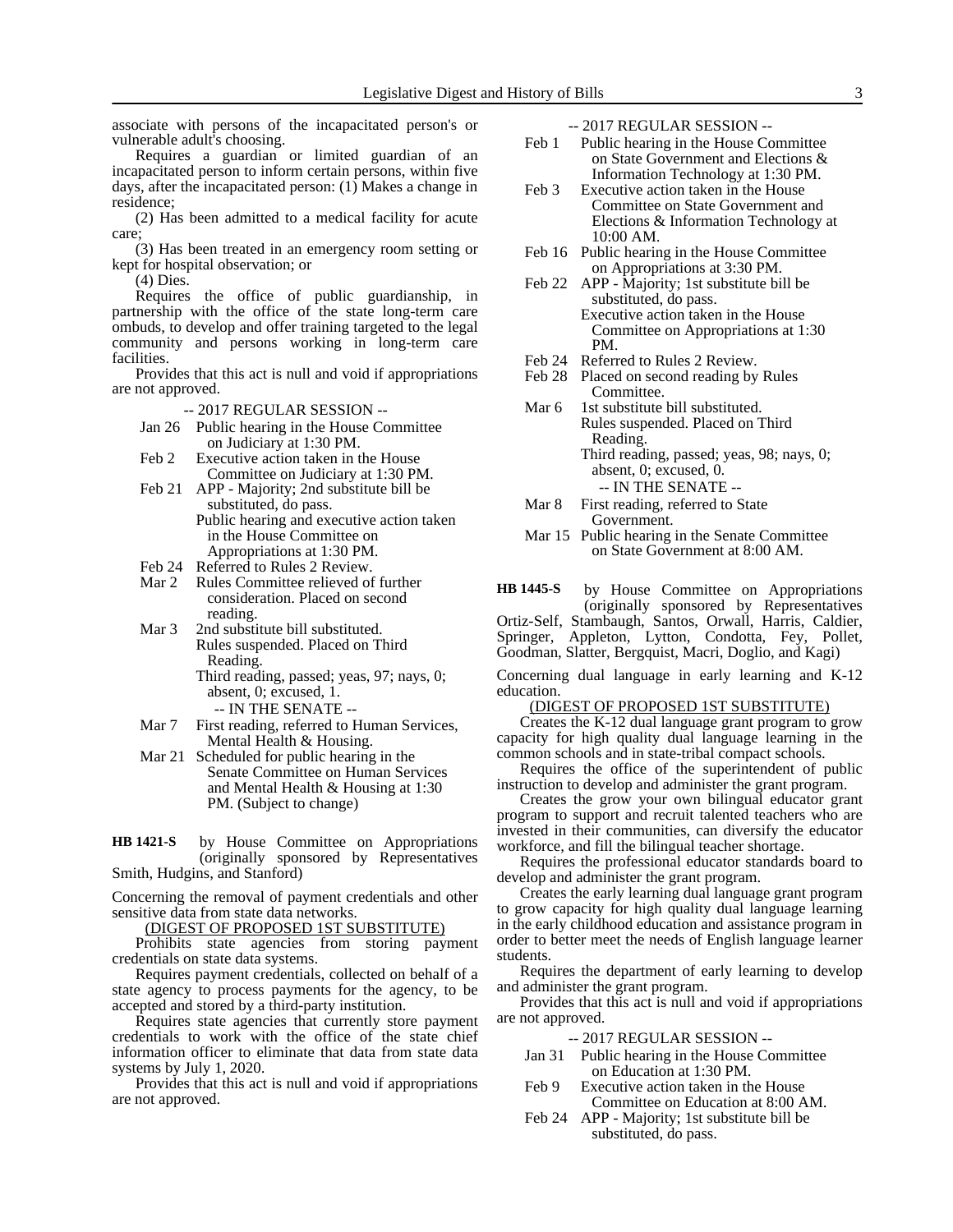Minority; do not pass.

| Referred to Rules 2 Review. |  |  |  |  |
|-----------------------------|--|--|--|--|
|-----------------------------|--|--|--|--|

- Public hearing and executive action taken in the House Committee on Appropriations at 10:00 AM.
- Feb 28 Placed on second reading by Rules Committee.
- Mar 1 1st substitute bill substituted. Rules suspended. Placed on Third Reading.

Third reading, passed; yeas, 64; nays, 34; absent, 0; excused, 0.

-- IN THE SENATE --

- Mar 3 First reading, referred to Early Learning & K-12 Education.
- Mar 16 Public hearing in the Senate Committee on Early Learning & K-12 Education at 1:30 PM.
- Mar 21 Scheduled for executive session in the Senate Committee on Early Learning & K-12 Education at 1:30 PM. (Subject to change)

by House Committee on Appropriations (originally sponsored by Representatives Holy, Tarleton, Van Werven, Springer, Stambaugh, Haler, Pollet, and Slatter) **HB 1452-S**

Concerning the opportunity scholarship program.

(DIGEST OF PROPOSED 1ST SUBSTITUTE)

Revises the opportunity scholarship act to increase the number of professional-technical certificates, professional-technical degrees, and advanced degrees in high employer demand, health professional shortage areas.

Requires the program administrator to establish and manage the student support pathways account.

Authorizes the opportunity scholarship board to elect to have the state investment board invest funds in the student support pathways account.

Limits scholarships, for advanced degree programs, to eligible students enrolling in programs that lead to credentials in health professional shortage areas.

-- 2017 REGULAR SESSION --

- Feb 1 Public hearing in the House Committee on Higher Education at 1:30 PM.
- Feb 15 Executive action taken in the House Committee on Higher Education at 1:30 PM.
- Feb 22 Public hearing in the House Committee on Appropriations at 1:30 PM.
- Feb 23 APP Majority; 1st substitute bill be substituted, do pass. Minority; do not pass. Minority; without recommendation. Executive action taken in the House Committee on Appropriations at 1:30 PM.
- Feb 24 Referred to Rules 2 Review.
- Feb 28 Placed on second reading by Rules Committee.
- by House Committee on Appropriations (originally sponsored by Representatives **HB 1488-S2**

Hansen, Haler, Stokesbary, Ortiz-Self, Gregerson, Tarleton, Slatter, and Hudgins)

Expanding higher education opportunities for certain students.

#### (DIGEST OF PROPOSED 2ND SUBSTITUTE)

Requires a student, who is eligible to receive the Washington college bound scholarship because he or she is a resident student, to provide an affidavit to the institution indicating that he or she will file an application to become a permanent resident and engage in activities necessary to acquire citizenship.

Requires a participant who is receiving opportunity scholarship funds and is ineligible to apply for federal student aid, to submit documentation of filing a state financial aid application as approved by the office of student financial assistance.

Provides that this act is null and void if appropriations are not approved.

-- 2017 REGULAR SESSION --

- Feb 10 Public hearing in the House Committee on Higher Education at 10:00 AM.
- Feb 17 Executive action taken in the House Committee on Higher Education at 10:00 AM.
- Feb 23 Public hearing in the House Committee on Appropriations at 1:30 PM.
- Feb 24 APP Majority; 2nd substitute bill be substituted, do pass. Minority; do not pass. Referred to Rules 2 Review. Executive action taken in the House Committee on Appropriations at 10:00 AM.

by House Committee on Transportation (originally sponsored by Representatives Fey, Rodne, Clibborn, Hargrove, Riccelli, Van Werven, McBride, and Irwin) **HB 1490-S**

Concerning the reporting of preservation rating information on arterial networks by cities and towns. (DIGEST OF PROPOSED 1ST SUBSTITUTE)

Eliminates the requirement that cities and towns report preservation rating information to the department of transportation or the transportation commission during the 2017-2019 fiscal biennium.

Requires the department of transportation, in consultation with cities, towns, and the transportation commission, to review the pavement preservation rating reporting requirements and recommend to the legislature whether a repeal of the report is warranted.

- Jan 30 Public hearing in the House Committee on Transportation at 3:30 PM.
- Feb 21 TR Majority; 1st substitute bill be substituted, do pass. Executive action taken in the House Committee on Transportation at 1:30 PM.
- Feb 24 Referred to Rules 2 Review.
- Feb 28 Placed on second reading by Rules Committee.
- Mar 3 1st substitute bill substituted.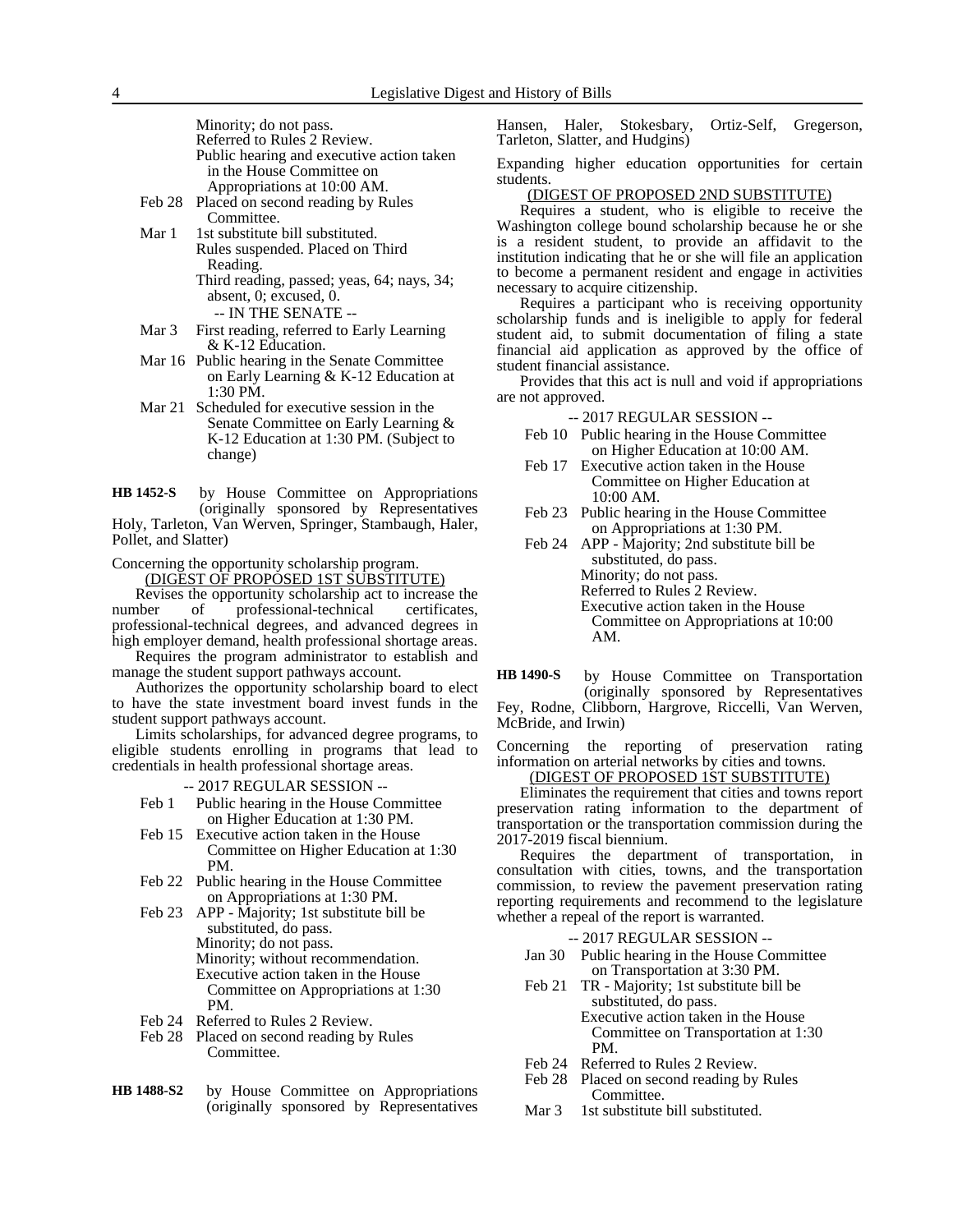Rules suspended. Placed on Third Reading. Third reading, passed; yeas, 97; nays, 0; absent, 0; excused, 1. -- IN THE SENATE --

- Mar 7 First reading, referred to Transportation.
- Mar 13 Public hearing in the Senate Committee on Transportation at 3:30 PM.
- Mar 14 TRAN Majority; do pass. Executive action taken in the Senate Committee on Transportation at 3:30 PM.
- Mar 16 Passed to Rules Committee for second reading.

by House Committee on Appropriations (originally sponsored by Representatives Tharinger, Short, Cody, Schmick, and Springer) **HB 1520-S**

Allowing alternative payment methodologies for critical access hospitals participating in the Washington rural health access preservation pilot.

### (DIGEST OF PROPOSED 1ST SUBSTITUTE)

States that the purpose of the Washington rural health access preservation pilot is to develop an alternative service and payment system to the critical access hospital authorized under section 1820 of the social security act to sustain essential services in rural communities.

Requires payments for services, delivered by public health care service districts participating in the Washington rural health access preservation pilot to recipients eligible for certain medical assistance programs, to be based on an alternative, value-based payment methodology established by the state health care authority.

Requires the payment methodology to provide sufficient funding to sustain essential services in the areas served, including emergency and primary care services.

-- 2017 REGULAR SESSION --

- Feb 7 Public hearing in the House Committee on Health Care & Wellness at 8:00 AM.
- Feb 14 Executive action taken in the House Committee on Health Care & Wellness at 8:00 AM.
- Feb 22 Public hearing in the House Committee on Appropriations at 1:30 PM.
- Feb 23 APP Majority; 1st substitute bill be substituted, do pass. Executive action taken in the House Committee on Appropriations at 1:30 PM.
- Feb 24 Referred to Rules 2 Review.
- Mar 1 Rules Committee relieved of further consideration. Placed on second reading.
- Mar 3 1st substitute bill substituted. Rules suspended. Placed on Third Reading. Third reading, passed; yeas, 95; nays, 2; absent, 0; excused, 1. -- IN THE SENATE --
	-
- Mar 7 First reading, referred to Health Care.
- Mar 20 Public hearing in the Senate Committee on Health Care at 10:00 AM.

by House Committee on Appropriations (originally sponsored by Representatives Kloba, Klippert, Goodman, Holy, Macri, Peterson, Haler, Doglio, Appleton, and Stanford) **HB 1524-S**

Increasing success in therapeutic courts.

(DIGEST OF PROPOSED 1ST SUBSTITUTE)

Allows a portion of the criminal justice treatment account to be used to provide recovery support services to drug court clients to increase success in drug courts.

Requires the state treasurer, for the fiscal year beginning July 1, 2005, and each subsequent fiscal year, to transfer eight million two hundred fifty thousand dollars from the general fund to the criminal justice treatment account, divided into four equal quarterly payments.

-- 2017 REGULAR SESSION --

- Feb 1 Public hearing in the House Committee on Judiciary at 8:00 AM.
- Feb 9 Executive action taken in the House Committee on Judiciary at 1:30 PM.
- Feb 20 Public hearing in the House Committee on Appropriations at 1:30 PM.
- Feb 22 APP Majority; 1st substitute bill be substituted, do pass. Executive action taken in the House Committee on Appropriations at 1:30 PM.
- 
- Feb 24 Referred to Rules 2 Review.<br>Feb 28 Placed on second reading by Placed on second reading by Rules Committee.
- Mar 1 1st substitute bill substituted. Rules suspended. Placed on Third Reading. Third reading, passed; yeas, 97; nays, 1; absent, 0; excused, 0. -- IN THE SENATE --
- Mar 3 First reading, referred to Law & Justice.

by House Committee on Finance (originally sponsored by Representatives Griffey, Kilduff, MacEwen, Muri, Dent, Hayes, Haler, Smith, and Pollet) **HB 1526-S**

Exempting multipurpose senior citizen centers from property taxation.

#### (DIGEST OF PROPOSED 1ST SUBSTITUTE)

Exempts the following from property taxes: One or more contiguous real property parcels and personal property owned by a senior citizen organization if the property is used for the actual operation of a multipurpose senior citizen center.

#### -- 2017 REGULAR SESSION --

- Jan 27 Public hearing in the House Committee on Finance at 8:00 AM.
- Feb 23 FIN Majority; 1st substitute bill be substituted, do pass. Executive action taken in the House

Committee on Finance at 8:00 AM.

- Feb 24 Referred to Rules 2 Review.
- Feb 27 Rules Committee relieved of further consideration. Placed on second reading.
- Feb 28 1st substitute bill substituted.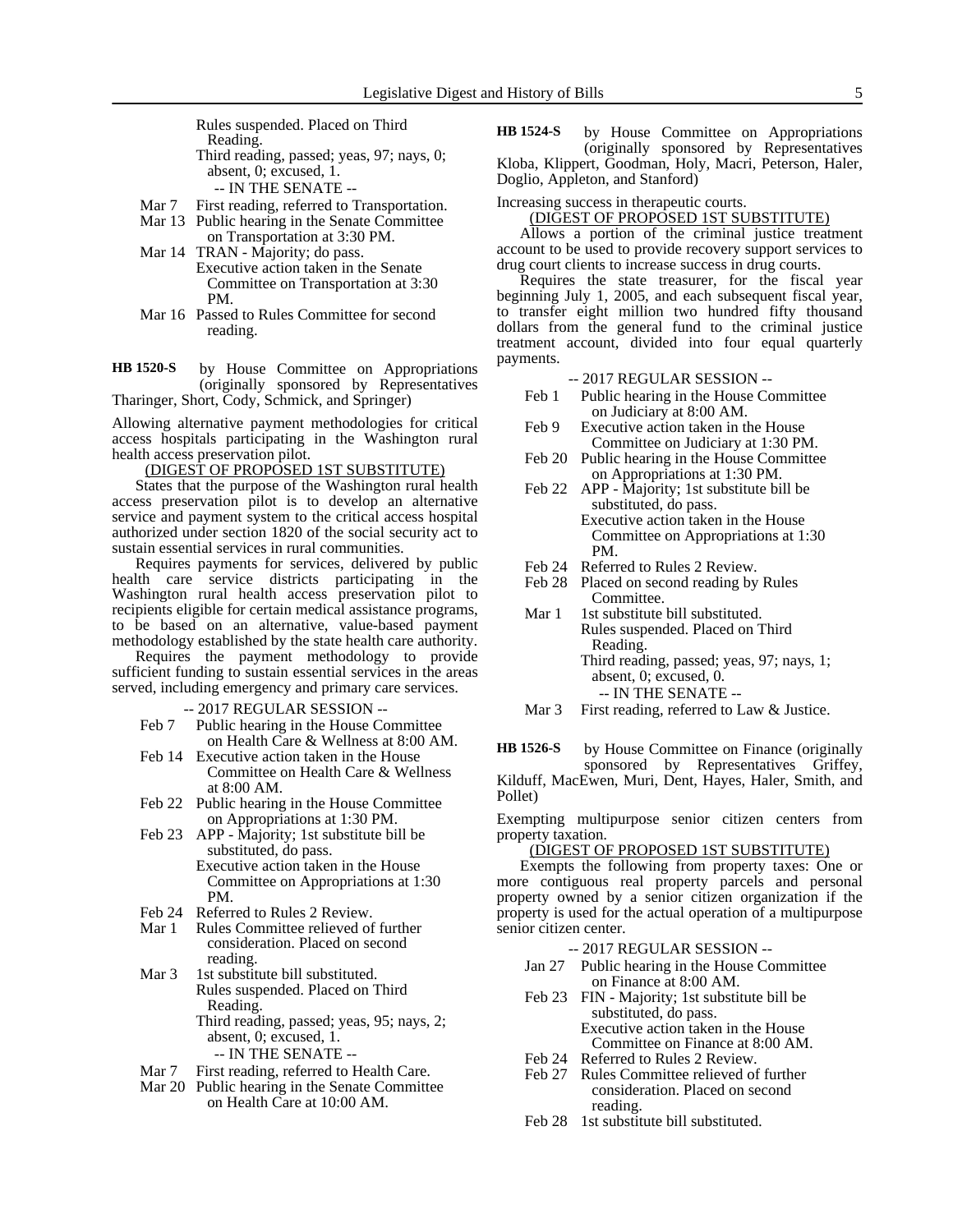Rules suspended. Placed on Third Reading. Third reading, passed; yeas, 98; nays, 0; absent, 0; excused, 0. -- IN THE SENATE --

Mar 2 First reading, referred to Ways & Means.

by House Committee on Appropriations (originally sponsored by Representatives Santos, Pollet, Appleton, Fitzgibbon, Hudgins, Gregerson, Stanford, Macri, Fey, Pettigrew, and Slatter) **HB 1540-S2**

Providing public notices of public health, safety, and welfare in a language other than English.

#### (DIGEST OF PROPOSED 2ND SUBSTITUTE)

Requires state agencies, that are required by law or rule to provide public notices to a community or area to advise or inform the public about an imminent or emergent public health, safety, or welfare risk, to provide the notices in the language or in a manner that diverse residents can understand when a significant segment of the community speaks a language other than English and has limited proficiency in English.

Applies this requirement to notices that include proposed locations for criminal facilities or facilities that would house sex offenders.

Requires each local organization or joint local organization for emergency management that: (1) Produces a comprehensive emergency management plan, to include in the plan a communication plan for notifying significant segments of limited English speaking persons of an imminent or emergent public health, safety, or welfare risk; and

(2) Does not produce a comprehensive emergency management plan, to produce a separate communication plan for the notification.

Provides that this act is null and void if appropriations are not approved.

-- 2017 REGULAR SESSION --

- Jan 30 Public hearing in the House Committee on Public Safety at 1:30 PM.
- Feb 16 Executive action taken in the House Committee on Public Safety at 6:00 PM.
- Feb 23 Public hearing in the House Committee on Appropriations at 1:30 PM.
- Feb 24 APP Majority; 2nd substitute bill be substituted, do pass. Minority; do not pass. Referred to Rules 2 Review. Executive action taken in the House Committee on Appropriations at 10:00 AM.
- Feb 28 Placed on second reading by Rules Committee.
- Mar 1 2nd substitute bill substituted. Rules suspended. Placed on Third Reading. Third reading, passed; yeas, 53; nays, 45; absent, 0; excused, 0.
	- -- IN THE SENATE --
- Mar 3 First reading, referred to Local Government.
- Mar 9 Public hearing in the Senate Committee on Local Government at 1:30 PM.

by Representatives Harmsworth, Hargrove, and Muri **HB 2166**

Nullifying the imposition of certain taxes within regional transit authority boundaries.

Authorizes taxes approved by regional transit authority voters after January 1, 2015, to be nullified within the complete boundaries of a city or county within a regional transit authority if certain conditions are met.

-- 2017 REGULAR SESSION --

Mar 20 First reading, referred to Transportation (Not Officially read and referred until adoption of Introduction report).

by Representatives Harmsworth, Hargrove, and Muri **HB 2167**

Nullifying the imposition of certain taxes within regional transit authority boundaries.

Authorizes taxes approved by regional transit authority voters to be nullified within the complete boundaries of a city or county within a regional transit authority if certain conditions are met.

-- 2017 REGULAR SESSION -- Mar 20 First reading, referred to Transportation (Not Officially read and referred until adoption of Introduction report).

by Representatives Harmsworth, Rodne, Irwin, Graves, Orcutt, Pike, McDonald, Hargrove, Stambaugh, and Muri **HB 2168**

Concerning the administration of motor vehicle excise taxes by regional transit authorities.

Authorizes a regional transit authority to contract with the department of licensing for the collection of a motor vehicle excise tax only if the tax is based solely on the vehicle valuation method identified below.

Requires the contract to provide that the department of licensing will receive amounts sufficient to fully cover the costs applicable to the tax collection process.

Requires the value of a motor vehicle, as an alternative to the vehicle valuation method described in RCW  $81.104.160(1)(a)$ , for the purpose of determining a motor vehicle excise tax imposed by a regional transit authority, to be based on base model Kelley blue book values or national automobile dealers association values, whichever is lower.

-- 2017 REGULAR SESSION --

Mar 20 First reading, referred to Transportation (Not Officially read and referred until adoption of Introduction report).

#### **Senate Bills**

by Senate Committee on Transportation (originally sponsored by Senators O'Ban, **SB 5001-S**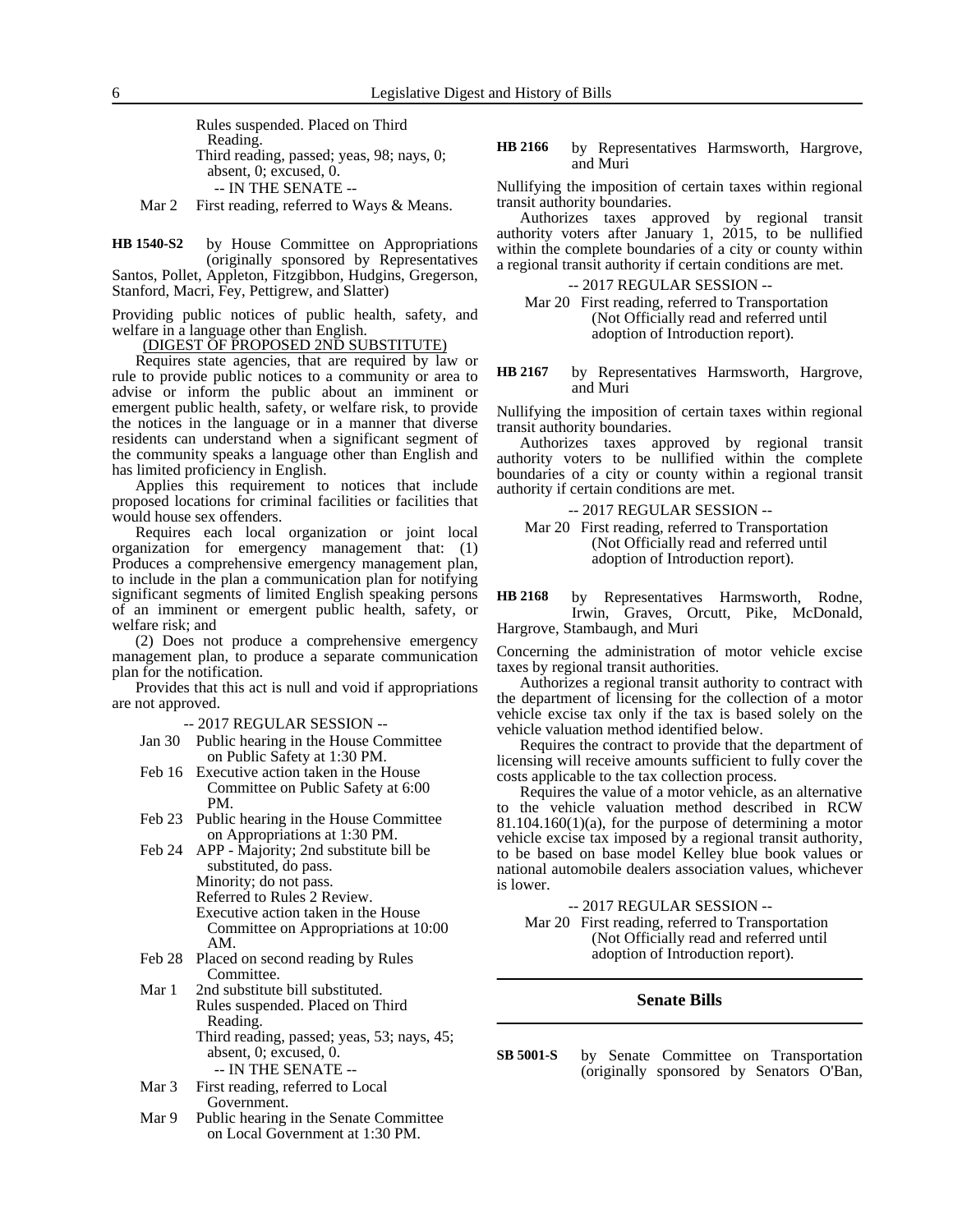Angel, Miloscia, Becker, Padden, Honeyford, King, and Fortunato)

Modifying the election and authority of regional transit authority board members.

(DIGEST OF PROPOSED 1ST SUBSTITUTE)

Revises regional transit authority provisions with regard to the election and authority of board members.

- -- 2017 REGULAR SESSION --
- Jan 25 Public hearing in the Senate Committee on Transportation at 3:30 PM.
- Feb 23 TRAN Majority; 1st substitute bill be substituted, do pass. Minority; do not pass. Executive action taken in the Senate Committee on Transportation at 1:30 PM.
- Feb 24 Passed to Rules Committee for second reading.
- Feb 28 Placed on second reading by Rules Committee.
- Mar 1 1st substitute bill substituted. Rules suspended. Placed on Third Reading. Third reading, passed; yeas, 29; nays, 20;
	- absent, 0; excused, 0. -- IN THE HOUSE --
- Mar 2 First reading, referred to Transportation (Not Officially read and referred until adoption of Introduction report).
- by Senate Committee on Ways & Means (originally sponsored by Senators Pearson, Hobbs, and Chase) **SB 5014-S**

Calculating the benchmark rate for certain community residential services.

(DIGEST OF PROPOSED 1ST SUBSTITUTE)

Requires the department of social and health services to use the King county classification for the purposes of determining the benchmark rate in Snohomish county for community residential service businesses.

Provides that this act is null and void if appropriations are not approved.

-- 2017 REGULAR SESSION --

- Jan 23 Public hearing in the Senate Committee on Health Care at 10:00 AM.
- Feb 13 Executive action taken in the Senate Committee on Health Care at 8:00 AM.
- Feb 21 Public hearing in the Senate Committee on Ways & Means at 1:30 PM.
- Feb 24 WM Majority; 1st substitute bill be substituted, do pass.

Passed to Rules Committee for second reading.

Executive action taken in the Senate Committee on Ways & Means at 11:00 AM.

- Mar 1 Placed on second reading by Rules Committee.
- Mar 8 1st substitute bill substituted. Rules suspended. Placed on Third Reading.
	- Third reading, passed; yeas, 48; nays, 0; absent, 0; excused, 1.

-- IN THE HOUSE --

- Mar 10 First reading, referred to Appropriations (Not Officially read and referred until adoption of Introduction report).
- Mar 15 Public hearing in the House Committee on Appropriations at 3:30 PM.

by Senate Committee on Ways & Means (originally sponsored by Senators O'Ban, Frockt, Schoesler, Darneille, Nelson, Pearson, Rolfes, Conway, Sheldon, Fortunato, Fain, Hasegawa, and Kuderer; by request of Attorney General) **SB 5021-S2**

Concerning pro bono legal services for military service members, veterans, and their families.

#### (DIGEST OF PROPOSED 2ND SUBSTITUTE)

Creates the office of military and veteran legal assistance within the office of the attorney general to promote and facilitate civil legal assistance programs, pro bono services, and self-help services for military service members, veterans, and their family members domiciled or stationed in this state.

Prohibits the attorney general from directly providing legal assistance, advice, or representation, legal assistance programs, pro bono services, or self-help services to a service member, veteran, or family member being criminally prosecuted.

-- 2017 REGULAR SESSION --

- Jan 11 Public hearing in the Senate Committee on Law & Justice at 8:00 AM.
- Feb 8 Executive action taken in the Senate Committee on Law & Justice at 8:00 AM.
- Feb 22 Public hearing in the Senate Committee on Ways & Means at 1:30 PM.
- Feb 24 WM Majority; 2nd substitute bill be substituted, do pass. Passed to Rules Committee for second
	- reading. Executive action taken in the Senate Committee on Ways & Means at 11:00 AM.
- Mar 2 Placed on second reading by Rules Committee.
- Mar 6 2nd substitute bill substituted. Rules suspended. Placed on Third Reading. Third reading, passed; yeas, 49; nays, 0; absent, 0; excused, 0. -- IN THE HOUSE --
- Mar 8 First reading, referred to Judiciary (Not Officially read and referred until adoption of Introduction report).

by Senate Committee on Ways & Means (originally sponsored by Senators Bailey, **SB 5022-S**

Rolfes, Liias, Keiser, Conway, Wellman, Hasegawa, Mullet, Frockt, and Kuderer; by request of Attorney General)

Providing information to students about education loans. (DIGEST OF PROPOSED 1ST SUBSTITUTE)

Establishes the Washington student loan transparency act.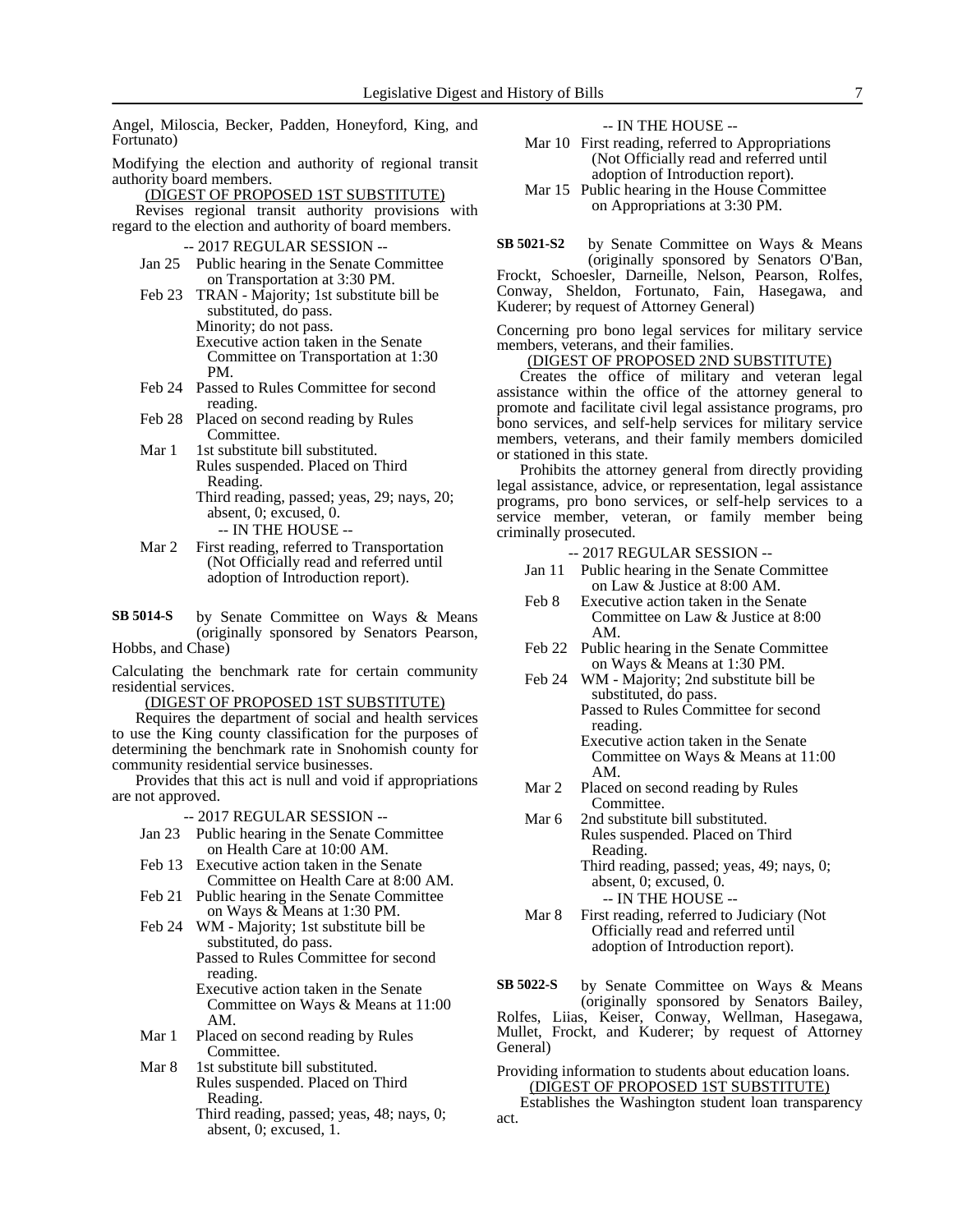Requires educational institutions to provide to enrolled students who have applied for student financial aid a notification about the student education loans the educational institution has certified.

Requires an organization representing the public four-<br>year colleges and universities, an organization colleges and universities, an organization representing the private nonprofit institutions, the state board for community and technical colleges, the workforce training and education coordinating board, and the department of licensing to develop a form for the educational institutions to use to report compliance.

#### -- 2017 REGULAR SESSION --

- Jan 24 Public hearing in the Senate Committee on Higher Education at 8:00 AM.
- Jan 26 Executive action taken in the Senate Committee on Higher Education at 8:00 AM.
- Feb 15 Public hearing in the Senate Committee on Ways & Means at 3:30 PM.
- Feb 23 WM Majority; 1st substitute bill be substituted, do pass. Executive action taken in the Senate Committee on Ways & Means at 1:30
- Feb 24 Passed to Rules Committee for second reading.
- Feb 28 Placed on second reading by Rules Committee.

PM.

- Mar 1 1st substitute bill substituted. Rules suspended. Placed on Third Reading. 1st substitute bill substituted.
	- Rules suspended. Placed on Third Reading.

Third reading, passed; yeas, 49; nays, 0; absent, 0; excused, 0. -- IN THE HOUSE --

- Mar 3 First reading, referred to Higher Education (Not Officially read and referred until adoption of Introduction report).
- Mar 15 Public hearing in the House Committee on Higher Education at 1:30 PM.
- Mar 21 Scheduled for executive session in the House Committee on Higher Education at 8:00 AM. (Subject to change)
- Mar 22 Scheduled for executive session in the House Committee on Higher Education at 1:30 PM. (Subject to change)
- by Senate Committee on Ways & Means (originally sponsored by Senators Keiser, **SB 5033-S**

Honeyford, Frockt, Warnick, Conway, and Palumbo)

Concerning financing essential public infrastructure. (DIGEST OF PROPOSED 1ST SUBSTITUTE)

Improves access and reliability to low-cost financing for local government infrastructure projects by authorizing public works bonds when local governments can demonstrate: (1) The importance of the project;

(2) Their difficulties accessing existing private credit markets for borrowings at reasonable interest rates; and

(3) The ability to reliably repay their share of the state's total cost of retiring the public works bonds.

Makes changes to the existing public works program and creates the public works financing assistance program.

Authorizes the housing finance commission to develop and implement a program to provide financing to local governments for infrastructure projects.

Authorizes a local government to enter into a financing agreement containing the terms and conditions of a loan from the housing finance commission and evidencing the obligation of the municipal corporation to repay that loan under the terms and conditions set forth in the financing agreement.

Creates the public works financing assistance account and the public works financing assistance bond repayment account.

Takes effect if the proposed amendment to Article VIII, section 1 of the state Constitution, contained in Senate Joint Resolution No. . . . (S-0298/17), is approved by voters at the next general election.

-- 2017 REGULAR SESSION --

- Feb 9 Public hearing in the Senate Committee on Ways & Means at 3:30 PM.
- Feb 23 WM Majority; 1st substitute bill be substituted, do pass. Minority; do not pass. Minority; without recommendation. Executive action taken in the Senate Committee on Ways & Means at 1:30 PM.
- Feb 24 Passed to Rules Committee for second reading.
- Mar 2 Placed on second reading by Rules Committee.
- by Senate Committee on Ways & Means (originally sponsored by Senators Miloscia **SB 5065-S2**

and Zeiger)

Concerning government performance and accountability. (DIGEST OF PROPOSED 2ND SUBSTITUTE) Establishes the performance management act.

Creates the office of performance management, in the office of the governor, which should:  $(I)$  Be granted administrative authority over state performance administrative authority over management programs, ensuring that all executive branch agencies properly implement world-class lean performance management systems to achieve operational excellence; and

(2) Coordinate performance assessments of state agencies by independent examiners.

Requires each agency to adopt an agency strategic plan, an agency ethics plan, a workforce learning and training development and workforce performance management system, and an agency performance management implementation plan.

Requires the department of enterprise services to enter into a partnership with the national institutes of standards and technology, United States department of commerce, and performance excellence northwest and Washington state quality award to develop a suite of web-based classroom training modules for employees, middle managers, supervisors, and senior agency leaders.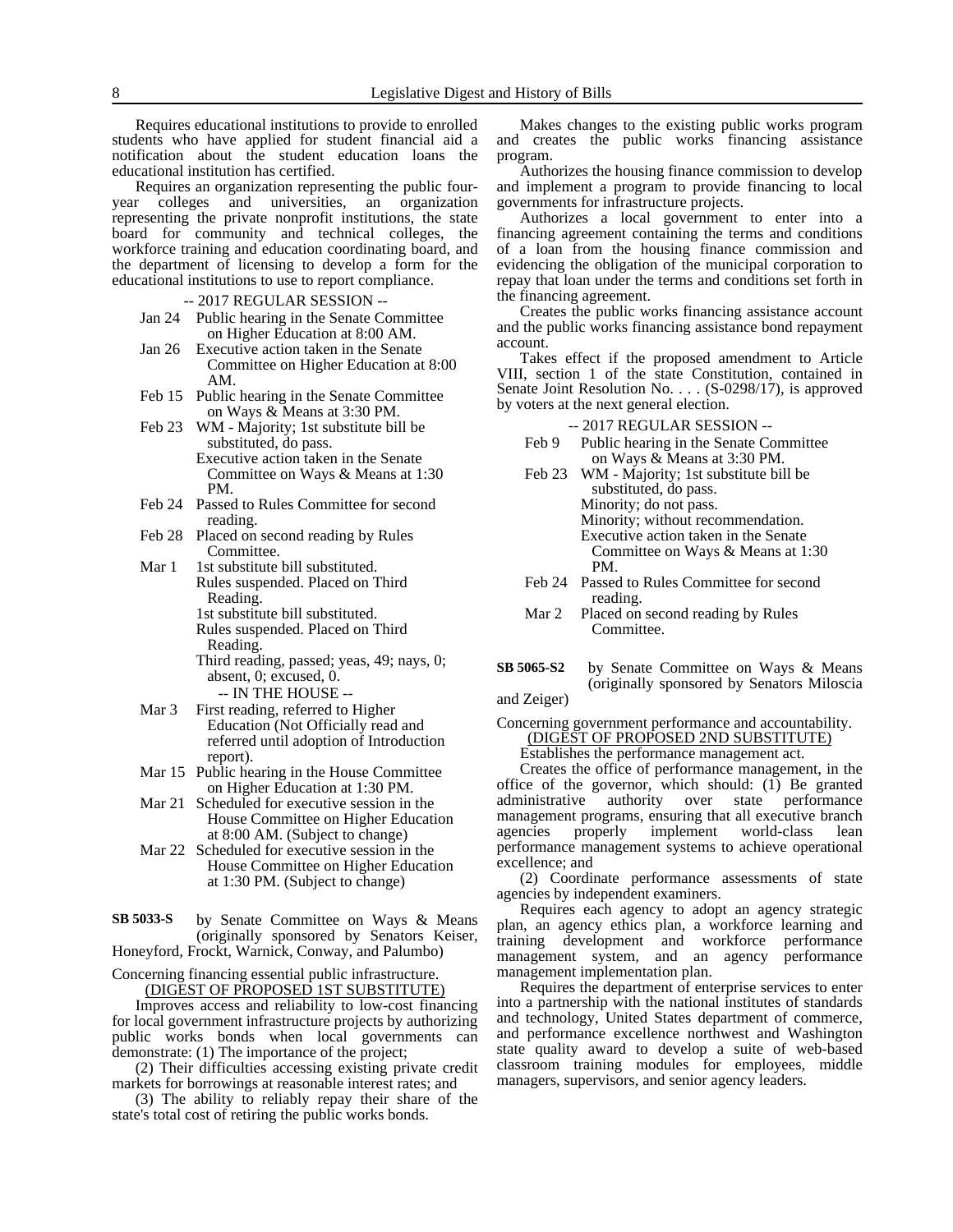- -- 2017 REGULAR SESSION --
- Feb 1 Executive action taken in the Senate Committee on State Government at 8:00 AM.
- Feb 8 Public hearing in the Senate Committee on Ways & Means at 3:30 PM.
- Feb 21 WM Majority; 2nd substitute bill be substituted, do pass. Minority; do not pass. Minority; without recommendation. Executive action taken in the Senate Committee on Ways & Means at 1:30 PM.
- Feb 23 Passed to Rules Committee for second reading.
- Feb 28 Placed on second reading by Rules Committee.
- by Senate Committee on Ways & Means (originally sponsored by Senators Bailey, Wilson, Angel, Zeiger, and Darneille) **SB 5100-S**

Requiring financial literacy seminars for students at institutions of higher education.

(DIGEST OF PROPOSED 1ST SUBSTITUTE)

Requires each institution of higher education to take reasonable steps to ensure that the institution presents, and each incoming student participates in, a financial literacy seminar.

- -- 2017 REGULAR SESSION --
- Jan 24 Public hearing in the Senate Committee on Higher Education at 8:00 AM.
- Jan 26 Executive action taken in the Senate Committee on Higher Education at 8:00 AM.
- Feb 15 Public hearing in the Senate Committee on Ways & Means at 3:30 PM.
- Feb 24 WM Majority; 1st substitute bill be substituted, do pass.

Passed to Rules Committee for second reading.

Executive action taken in the Senate Committee on Ways & Means at 11:00 AM.

Mar 6 Placed on second reading by Rules Committee.

Mar 8 1st substitute bill substituted. Rules suspended. Placed on Third Reading.

Third reading, passed; yeas, 48; nays, 0; absent, 0; excused, 1.

-- IN THE HOUSE -- Mar 10 First reading, referred to Higher Education (Not Officially read and referred until adoption of Introduction

report). Mar 21 Scheduled for public hearing in the House Committee on Higher Education at 8:00

AM. (Subject to change)

by Senate Committee on Ways & Means (originally sponsored by Senators O'Ban and Wellman) **SB 5104-S**

Concerning the creation of a property tax exemption for spouses of military members or first responders killed in the line of duty.

#### (DIGEST OF PROPOSED 1ST SUBSTITUTE)

Provides a lifetime property tax exemption for a residence owned by a spouse or domestic partner: (1) Currently receiving dependency and indemnity compensation;

(2) Who had received dependency and indemnity compensation, but for whom such compensation was discontinued as a result of remarriage;

(3) Recipient of a duty-related death benefit from the law enforcement officers' and firefighters' retirement system; or

(4) Recipient of a death benefit from the volunteer firefighters' and reserve officers' relief and pensions system or the Washington state patrol.

- -- 2017 REGULAR SESSION --
- Feb 24 WM Majority; 1st substitute bill be substituted, do pass. Minority; do not pass. Minority; without recommendation. Passed to Rules Committee for second reading. Public hearing and executive action taken
	- in the Senate Committee on Ways & Means at 11:00 AM.
- Feb 28 Placed on second reading by Rules Committee.
- Mar 8 1st substitute bill substituted. Rules suspended. Placed on Third Reading.
	- Third reading, passed; yeas, 34; nays, 14; absent, 0; excused, 1. -- IN THE HOUSE --
- Mar 10 First reading, referred to Finance (Not Officially read and referred until adoption of Introduction report).

by Senate Committee on Ways & Means (originally sponsored by Senators Billig, Fain, Rolfes, Wellman, Walsh, Zeiger, Liias, Cleveland, **SB 5107-S2**

Hunt, Conway, Saldaña, Kuderer, and Mullet)

Facilitating local funding and involvement in expanding early childhood education and assistance program eligibility.

(DIGEST OF PROPOSED 2ND SUBSTITUTE)

Creates a local pathway to high quality early learning to help local governments, school districts, institutions of higher education, and nonprofit organizations understand how they can use additional local and private funds with existing funds to expand access for existing programs.

Authorizes local governments, school districts, institutions of higher education, and nonprofit organizations to contribute funds to the department of early learning for: (1) Initial investments to build capacity and quality in local early care and education programming;

(2) Reductions in copayments charged to parents or caregivers; and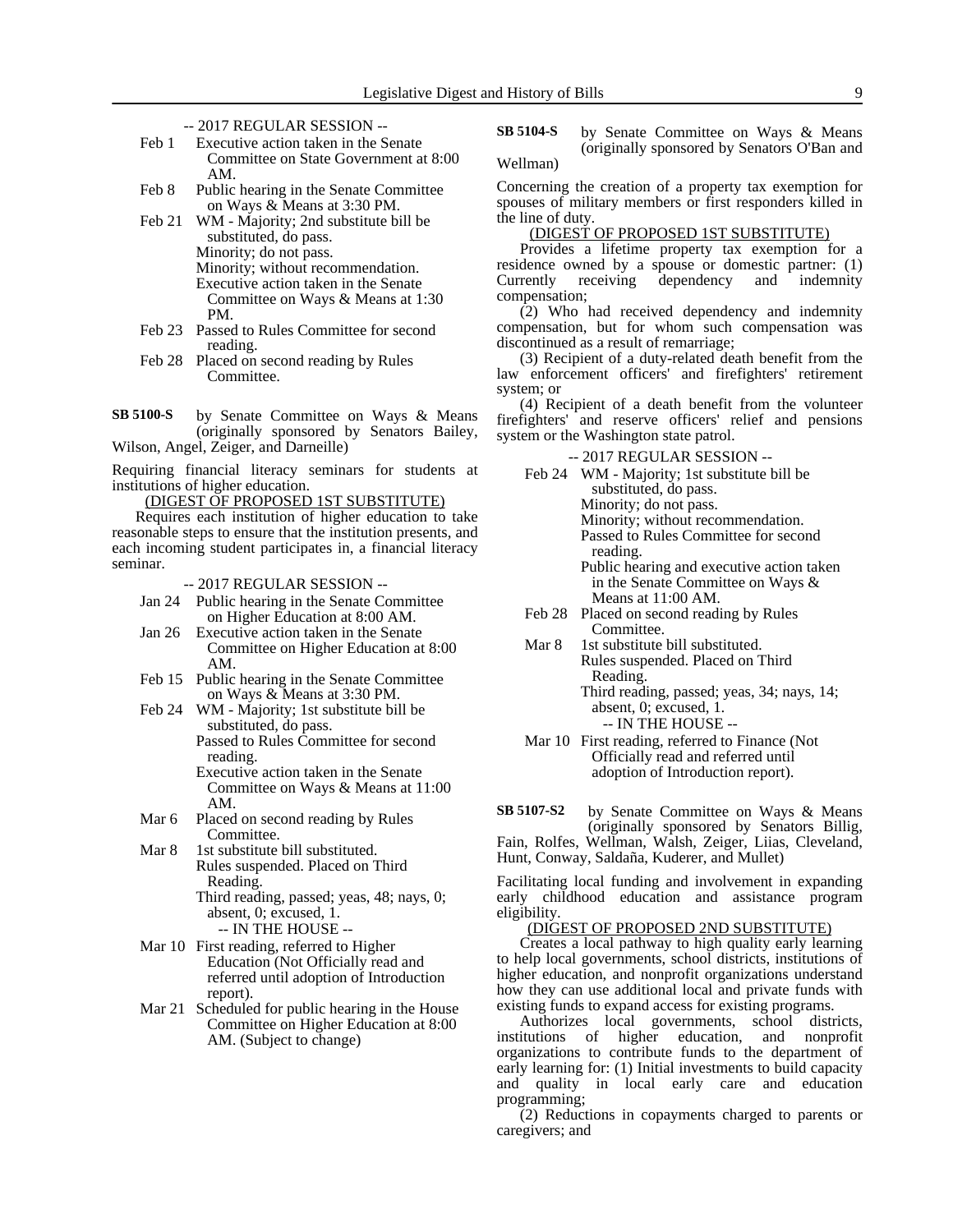(3) Expanding access and eligibility in the early childhood education and assistance program.

Requires those funds to be deposited in the early start account.

Requires the department of early learning to: (1) Reduce barriers and increase efficiency for using local or private funds, or both, to provide more high quality early learning opportunities; and

(2) Separately track funds received for each local government, school district, institution of higher education, or nonprofit organization that deposits funds into the early start account.

Prohibits grants and contributions from community sources from supplanting the funding required for the full statewide implementation of the early learning program.

-- 2017 REGULAR SESSION --

- Jan 19 Public hearing in the Senate Committee on Early Learning & K-12 Education at 1:30 PM.
- Feb 2 Executive action taken in the Senate Committee on Early Learning & K-12 Education at 1:30 PM.
- Feb 14 Public hearing in the Senate Committee on Ways & Means at 3:30 PM.
- Feb 24 WM Majority; 2nd substitute bill be substituted, do pass. Passed to Rules Committee for second

reading. Executive action taken in the Senate Committee on Ways & Means at 11:00 AM.

- Feb 28 Placed on second reading by Rules Committee.
- Mar 1 2nd substitute bill substituted. Rules suspended. Placed on Third Reading.
	- Third reading, passed; yeas, 45; nays, 4; absent, 0; excused, 0. -- IN THE HOUSE --
- Mar 3 First reading, referred to Early Learning & Human Services (Not Officially read and referred until adoption of Introduction report).
- Mar 15 Public hearing in the House Committee on Early Learning & Human Services at 1:30 PM.
- Mar 21 Scheduled for executive session in the House Committee on Early Learning & Human Services at 8:00 AM. (Subject to change)

by Senate Committee on State Government (originally sponsored by Senators Carlyle, Miloscia, Hunt, Dansel, Rolfes, Cleveland, Keiser, **SB 5120-S**

Kuderer, and Chase; by request of Attorney General)

Enhancing oversight and transparency of lobbying activity.

(DIGEST OF PROPOSED 1ST SUBSTITUTE)

Requires lobbyists and lobbyists' employers who are required to file certain reports to file the reports required by the fair campaign practices act electronically over the internet as provided by the public disclosure commission.

Requires the public disclosure commission to design, develop, implement, and maintain computer hardware and software to accommodate electronic filing of the required reports.

Requires state agencies, counties, cities, towns, municipal corporations, quasi-municipal corporations, and special purpose districts, that expend public funds for lobbying, and employees of an agency lobbying on behalf of the agency, to register and report as a lobbyist, and requires the state and local agencies to report as a lobbyist employer.

Requires certain former state officers and state employees to file a postemployment disclosure statement.

Prohibits certain former state officers and state employees from receiving compensation from certain sources within one year after leaving state office or employment.

Requires the ethics boards to: (1) Adopt rules at each of their agencies describing a process for a person to seek a waiver from the postemployment requirements; and

(2) Collaborate to design a uniform postemployment statement that permits online filing.

Requires the legislative ethics board and the commission on judicial conduct to provide a copy of filed postemployment statements to the executive ethics board.

#### -- 2017 REGULAR SESSION --

- Jan 25 Public hearing in the Senate Committee on State Government at 8:00 AM.
- Feb 17 SGOV Majority; 1st substitute bill be substituted, do pass. Minority; do not pass. On motion, referred to Ways & Means. Executive action taken in the Senate Committee on State Government at 8:00 AM.

by Senate Committee on Ways & Means (originally sponsored by Senators Zeiger, Rolfes, and Darneille) **SB 5143-S**

Concerning the exemption of property taxes for nonprofit homeownership development.

### (DIGEST OF PROPOSED 1ST SUBSTITUTE)

Includes the following in the property tax exemption for real property owned by a nonprofit entity for the purpose of developing or redeveloping one or more residences on the real property to be sold to low-income households: Single-family dwelling units where the land is leased for life or for ninety-nine years.

- -- 2017 REGULAR SESSION --
- Jan 23 Public hearing in the Senate Committee on Human Services and Mental Health & Housing at 1:30 PM.
- Feb 6 Executive action taken in the Senate Committee on Human Services and Mental Health & Housing at 1:30 PM.
- Feb 15 Public hearing in the Senate Committee on Ways & Means at 3:30 PM.
- Feb 22 WM Majority; 1st substitute bill be substituted, do pass. Minority; without recommendation. Executive action taken in the Senate Committee on Ways & Means at 1:30 PM.
- Feb 24 Passed to Rules Committee for second reading.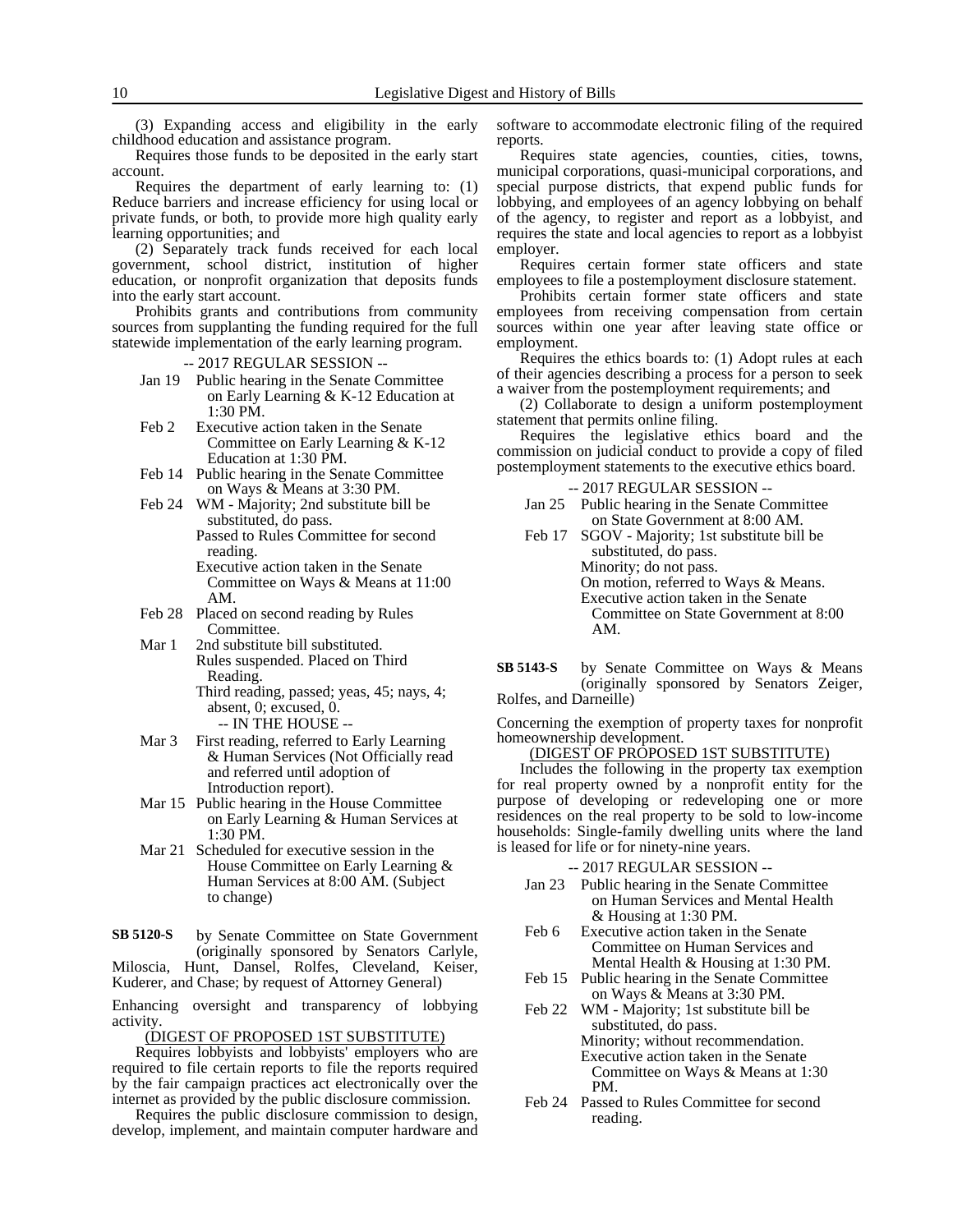Mar 2 Placed on second reading by Rules Committee.

Mar 17 Senate Rules "X" file.

by Senate Committee on Ways & Means (originally sponsored by Senators Bailey, Keiser, Palumbo, Hasegawa, and Conway) **SB 5179-S2**

Requiring coverage for hearing instruments under public employee and medicaid programs.

(DIGEST OF PROPOSED 2ND SUBSTITUTE)

Requires a health plan offered to employees and their dependents under chapter 41.05 RCW (state health care authority), issued or renewed on or after January 1, 2018, to include coverage for hearing instruments.

Requires medical assistance coverage offered under chapter 74.09 RCW (medical care), issued or renewed on or after January 1, 2018, to include coverage for hearing instruments when medically necessary.

Provides that section 2 of this act is null and void if appropriations are not approved.

- -- 2017 REGULAR SESSION --
- Jan 26 Public hearing in the Senate Committee on Health Care at 10:00 AM.
- Feb 2 Executive action taken in the Senate Committee on Health Care at 10:00 AM.
- Feb 22 Public hearing in the Senate Committee on Ways & Means at 1:30 PM.
- Feb 24 WM Majority; 2nd substitute bill be substituted, do pass. Passed to Rules Committee for second

reading. Executive action taken in the Senate Committee on Ways & Means at 11:00 AM.

- Mar 1 Placed on second reading by Rules Committee.
- Mar 6 2nd substitute bill substituted. Rules suspended. Placed on Third Reading. Third reading, passed; yeas, 49; nays, 0;

absent, 0; excused, 0. -- IN THE HOUSE --

- Mar 8 First reading, referred to Health Care & Wellness (Not Officially read and referred until adoption of Introduction report).
- Mar 21 Scheduled for public hearing in the House Committee on Health Care & Wellness at 8:30 AM. (Subject to change)
- Mar 22 Scheduled for executive session in the House Committee on Health Care & Wellness at 1:30 PM. (Subject to change)

by Senate Committee on Ways & Means (originally sponsored by Senators Fain, Frockt, Miloscia, Liias, Walsh, Cleveland, Bailey, Chase, Zeiger, Rolfes, Keiser, Darneille, Palumbo, Pedersen, and Conway) **SB 5182-S**

Providing local governments with options to preserve affordable housing in their communities.

(DIGEST OF PROPOSED 1ST SUBSTITUTE)

Authorizes a city governing authority to adopt a property tax exemption program, and a county governing authority to adopt a property tax exemption program for unincorporated areas of the county, to preserve affordable housing that meets health and quality standards for very low-income households at risk of displacement or that cannot afford market-rate housing.

Requires tenant identifying information and income data obtained by the governing authority and the assessor to be used only to administer the exemption.

-- 2017 REGULAR SESSION --

- Jan 23 Public hearing in the Senate Committee on Human Services and Mental Health & Housing at 1:30 PM.
- Feb 8 Executive action taken in the Senate Committee on Human Services and Mental Health & Housing at 1:30 PM.
- Feb 21 Public hearing in the Senate Committee on Ways & Means at 1:30 PM.
- Feb 23 WM Majority; 1st substitute bill be substituted, do pass. Minority; without recommendation. Executive action taken in the Senate Committee on Ways & Means at 1:30 PM.
- Feb 24 Passed to Rules Committee for second reading.
- Mar 1 Placed on second reading by Rules Committee.
- Mar 17 Senate Rules "X" file.

by Senate Committee on Ways & Means (originally sponsored by Senators O'Ban, Darneille, and Zeiger) **SB 5201-S2**

Concerning individuals receiving both employment and community access services.

#### (DIGEST OF PROPOSED 2ND SUBSTITUTE)

Requires clients of the department of social and health services who are at least twenty-one years old to have the option to select employment services or community access services at the outset or at any point during the discovery process.

Requires the department of social and health services to work with counties and stakeholders to strengthen and expand employment services and other community access services.

- -- 2017 REGULAR SESSION --
- Jan 17 Public hearing in the Senate Committee on Human Services and Mental Health & Housing at 1:30 PM.
- Feb 14 Executive action taken in the Senate Committee on Human Services and Mental Health & Housing at 1:30 PM.
- Feb 24 WM Majority; 2nd substitute bill be substituted, do pass. Passed to Rules Committee for second reading.
	- Public hearing and executive action taken in the Senate Committee on Ways & Means at 11:00 AM.
- Mar 2 Placed on second reading by Rules Committee.
- Mar 8 2nd substitute bill substituted.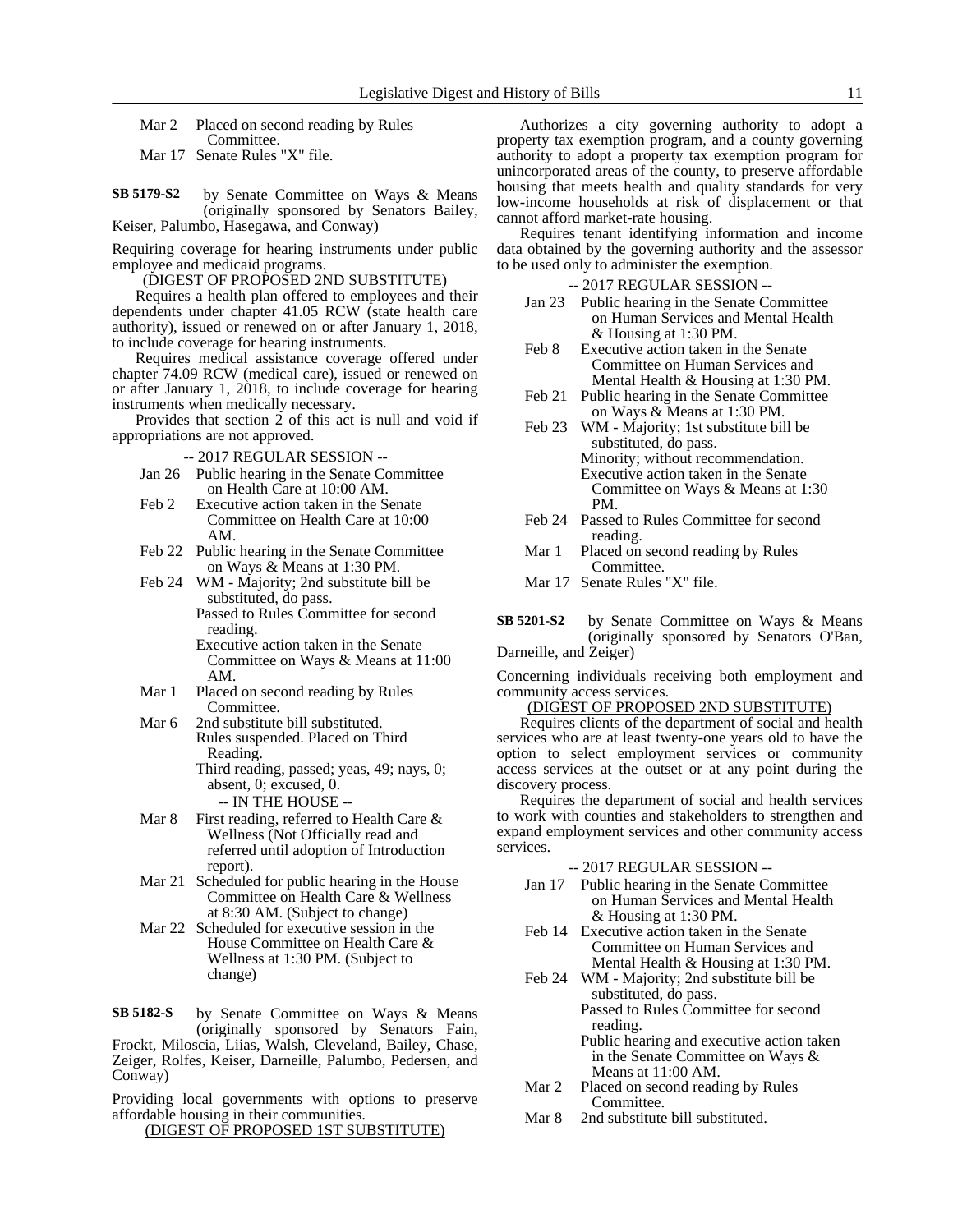Rules suspended. Placed on Third Reading. Third reading, passed; yeas, 47; nays, 2; absent, 0; excused, 0.

-- IN THE HOUSE --

- Mar 10 First reading, referred to Early Learning & Human Services (Not Officially read and referred until adoption of Introduction report).
- Mar 21 Scheduled for public hearing in the House Committee on Early Learning & Human Services at 8:00 AM. (Subject to change)
- Mar 22 Scheduled for executive session in the House Committee on Early Learning & Human Services at 1:30 PM. (Subject to change)

by Senate Committee on Ways & Means (originally sponsored by Senators Zeiger, Fain, Rolfes, Warnick, Rivers, Liias, Angel, Keiser, Kuderer, and Hunt) **SB 5236-S2**

Creating the civic learning public-private partnership. (DIGEST OF PROPOSED 2ND SUBSTITUTE)

Creates a civic learning public-private partnership to ensure that students in K-12 schools and expanded learning opportunities are equipped with the knowledge and skills to engage effectively in government as citizens.

Creates the Washington civic learning public-private partnership account.

Provides that this act is null and void if appropriations are not approved.

-- 2017 REGULAR SESSION --

- Jan 26 Public hearing in the Senate Committee on Early Learning & K-12 Education at 1:30 PM.
- Feb 6 Executive action taken in the Senate Committee on Early Learning & K-12 Education at 1:30 PM.
- Feb 22 Public hearing in the Senate Committee on Ways & Means at 1:30 PM.
- Feb 24 WM Majority; 2nd substitute bill be substituted, do pass. Passed to Rules Committee for second reading.
	- Executive action taken in the Senate Committee on Ways & Means at 11:00 AM.
- Feb 28 Placed on second reading by Rules Committee.
- Mar 1 2nd substitute bill substituted. Rules suspended. Placed on Third Reading. Third reading, passed; yeas, 49; nays, 0;

absent, 0; excused, 0.

- -- IN THE HOUSE --
- Mar 2 First reading, referred to Education (Not Officially read and referred until adoption of Introduction report).
- Mar 14 Public hearing in the House Committee on Education at 1:30 PM.
- Mar 23 Scheduled for executive session in the House Committee on Education at 8:00 AM. (Subject to change)

by Senate Committee on Ways & Means (originally sponsored by Senators Padden and Hasegawa) **SB 5255-S**

Concerning seizure and forfeiture reporting. (DIGEST OF PROPOSED 1ST SUBSTITUTE)

Revises the uniform controlled substances act with regard to the recordkeeping of a seizing agency about property seized and forfeited under state law and agreements with federal agencies.

-- 2017 REGULAR SESSION --

- Jan 25 Executive action taken in the Senate Committee on Law & Justice at 8:00 AM.
- Feb 8 Public hearing in the Senate Committee on Ways & Means at 3:30 PM.
- Feb 23 WM Majority; 1st substitute bill be substituted, do pass. Executive action taken in the Senate Committee on Ways & Means at 1:30 PM.
- Feb 24 Passed to Rules Committee for second reading.
- by Senate Committee on Ways & Means (originally sponsored by Senators Zeiger, Fain, Mullet, Rolfes, Chase, Kuderer, and Hunt) **SB 5258-S2**
- Creating the Washington academic, innovation, and mentoring (AIM) program.

(DIGEST OF PROPOSED 2ND SUBSTITUTE)

Creates the Washington academic, innovation, and mentoring program to enable eligible neighborhood youth development entities to provide out-of-school time programs for youth six to eighteen years of age.

Provides that this act is null and void if appropriations are not approved.

- Jan 31 Public hearing in the Senate Committee on Early Learning & K-12 Education at 1:30 PM.
- Feb 16 Executive action taken in the Senate Committee on Early Learning & K-12 Education at 1:30 PM.
- Feb 23 Public hearing in the Senate Committee on Ways & Means at 1:30 PM.
- Feb 24 WM Majority; 2nd substitute bill be substituted, do pass. Minority; without recommendation. Passed to Rules Committee for second reading.
	- Executive action taken in the Senate Committee on Ways & Means at 11:00 AM.
- Mar 1 Placed on second reading by Rules Committee.
- Mar 3 2nd substitute bill substituted. Rules suspended. Placed on Third Reading.
	- Third reading, passed; yeas, 46; nays, 1; absent, 0; excused, 2.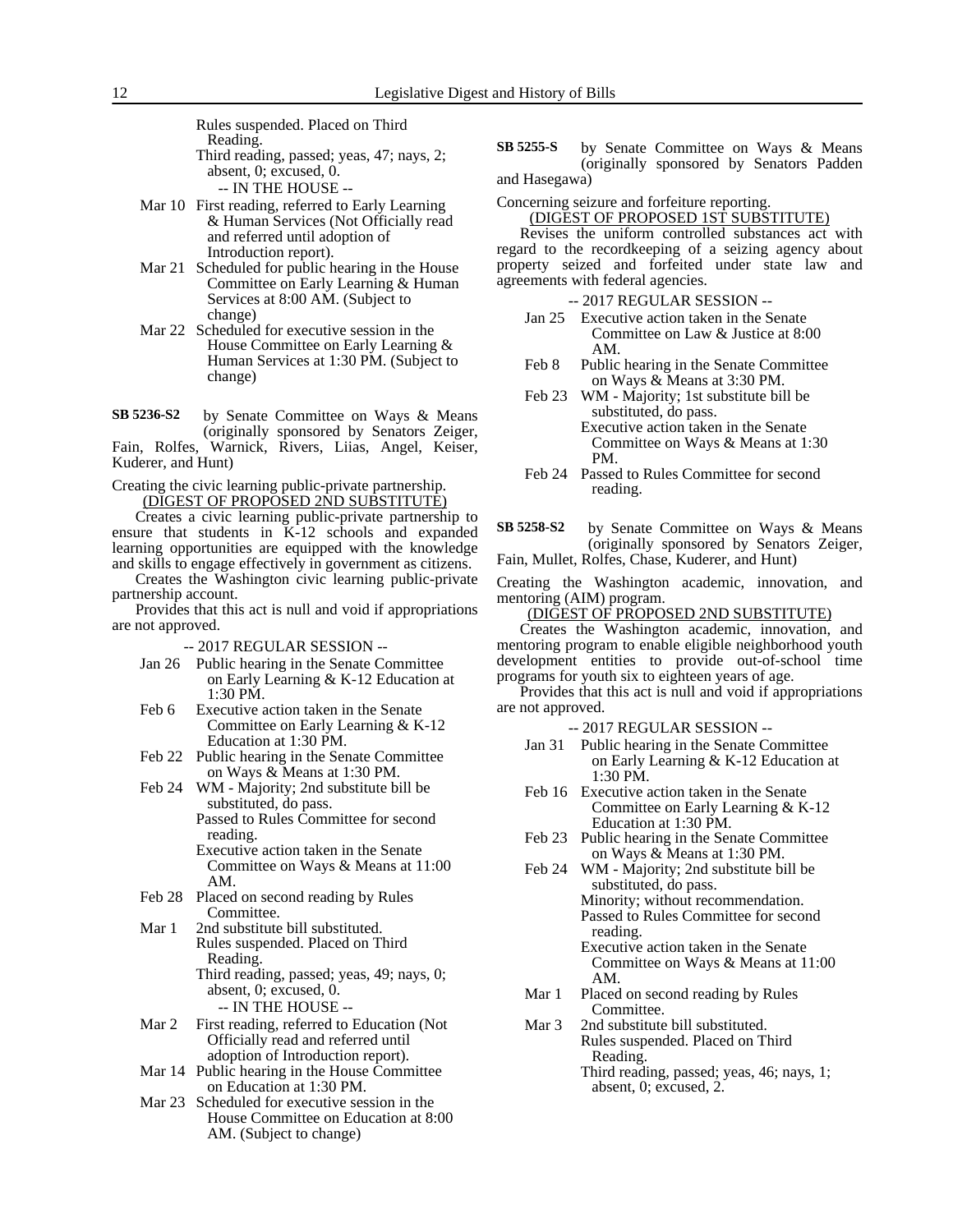-- IN THE HOUSE --

| Mar 6 | First reading, referred to Education (Not)                                                                                                                                                                                                                                                                                                          |
|-------|-----------------------------------------------------------------------------------------------------------------------------------------------------------------------------------------------------------------------------------------------------------------------------------------------------------------------------------------------------|
|       | Officially read and referred until                                                                                                                                                                                                                                                                                                                  |
|       | adoption of Introduction report).                                                                                                                                                                                                                                                                                                                   |
| . .   | $\overline{a}$ , $\overline{a}$ , $\overline{a}$ , $\overline{a}$ , $\overline{a}$ , $\overline{a}$ , $\overline{a}$ , $\overline{a}$ , $\overline{a}$ , $\overline{a}$ , $\overline{a}$ , $\overline{a}$ , $\overline{a}$ , $\overline{a}$ , $\overline{a}$ , $\overline{a}$ , $\overline{a}$ , $\overline{a}$ , $\overline{a}$ , $\overline{a}$ , |

- Mar 16 Public hearing in the House Committee on Education at 8:00 AM.
- Mar 23 Scheduled for executive session in the House Committee on Education at 8:00 AM. (Subject to change)
- by Senate Committee on Ways & Means (originally sponsored by Senators Wilson **SB 5285-S2**

and Palumbo)

Conducting a workforce study of employment opportunities in the agriculture, environment, outdoor recreation, and natural resources economic sectors intended to provide educators with the information needed for informing students about employment opportunities in the studied fields.

(DIGEST OF PROPOSED 2ND SUBSTITUTE)

Requires the workforce training and education coordinating board to conduct a workforce assessment for the agriculture, natural resources, outdoor recreation, and environment sectors to assess the available data on current and projected employment levels and hiring demand for skilled mid-level workers in those sectors.

Expires June 30, 2019.

-- 2017 REGULAR SESSION --

- Jan 31 Public hearing in the Senate Committee on Higher Education at 8:00 AM.
- Feb 2 Executive action taken in the Senate Committee on Higher Education at 8:00 AM.
- Feb 22 Public hearing in the Senate Committee on Ways & Means at 1:30 PM.
- Feb 24 WM Majority; 2nd substitute bill be substituted, do pass. Minority; without recommendation. Passed to Rules Committee for second reading.
	- Executive action taken in the Senate Committee on Ways & Means at 11:00 AM.
- Mar 1 Placed on second reading by Rules Committee. 2nd substitute bill substituted.

Rules suspended. Placed on Third Reading.

Third reading, passed; yeas, 49; nays, 0; absent, 0; excused, 0.

- -- IN THE HOUSE -- Mar 3 First reading, referred to Higher Education (Not Officially read and referred until adoption of Introduction
- report). Mar 15 Public hearing in the House Committee on Higher Education at 1:30 PM.
- Mar 21 Scheduled for executive session in the House Committee on Higher Education at 8:00 AM. (Subject to change)
- Mar 22 Scheduled for executive session in the House Committee on Higher Education at 1:30 PM. (Subject to change)

by Senate Committee on Transportation (originally sponsored by Senators Rivers, Liias, Miloscia, Carlyle, and Kuderer) **SB 5289-S**

Modifying the infraction of and penalties for distracted driving.

(DIGEST OF PROPOSED 1ST SUBSTITUTE)

Addresses traffic infractions for the crimes of distracted driving and driving dangerously distracted.

Revises distracted driving provisions with regard to portable electronic devices which are defined as a device that is capable of wireless communication or electronic data retrieval and is not manufactured primarily for handsfree use in a motor vehicle.

Creates the distracted driving prevention account.

-- 2017 REGULAR SESSION --

- Feb 7 Public hearing in the Senate Committee on Transportation at 3:30 PM.
- Feb 21 TRAN Majority; 1st substitute bill be substituted, do pass. Minority; do not pass. Minority; without recommendation. Executive action taken in the Senate Committee on Transportation at 1:30 PM.
- Feb 23 Passed to Rules Committee for second reading.
- Mar 2 Placed on second reading by Rules Committee.
- Mar 6 1st substitute bill substituted. Rules suspended. Placed on Third Reading. Third reading, passed; yeas, 36; nays, 13; absent, 0; excused, 0.
	- -- IN THE HOUSE --
- Mar 8 First reading, referred to Transportation (Not Officially read and referred until adoption of Introduction report).
- Mar 23 Scheduled for public hearing in the House Committee on Transportation at 3:30 PM. (Subject to change)
- by Senate Committee on Ways & Means (originally sponsored by Senators Zeiger, Wellman, Fain, Billig, Walsh, Nelson, and Hasegawa) **SB 5300-S2**

Authorizing specified local governments to designate a portion of their territory as a creative district subject to certification by the Washington state arts commission.

(DIGEST OF PROPOSED 2ND SUBSTITUTE)

Authorizes a local government to designate a creative district within its territorial boundaries subject to certification as a state-certified creative district by the state arts commission.

Authorizes the state arts commission to create a process for review of applications submitted by local governments or federally recognized Indian tribes for certification of state-certified creative districts.

- Feb 2 Public hearing in the Senate Committee on Agriculture, Water, and Trade & Economic Development at 8:00 AM.
- Feb 9 Executive action taken in the Senate Committee on Agriculture, Water, and